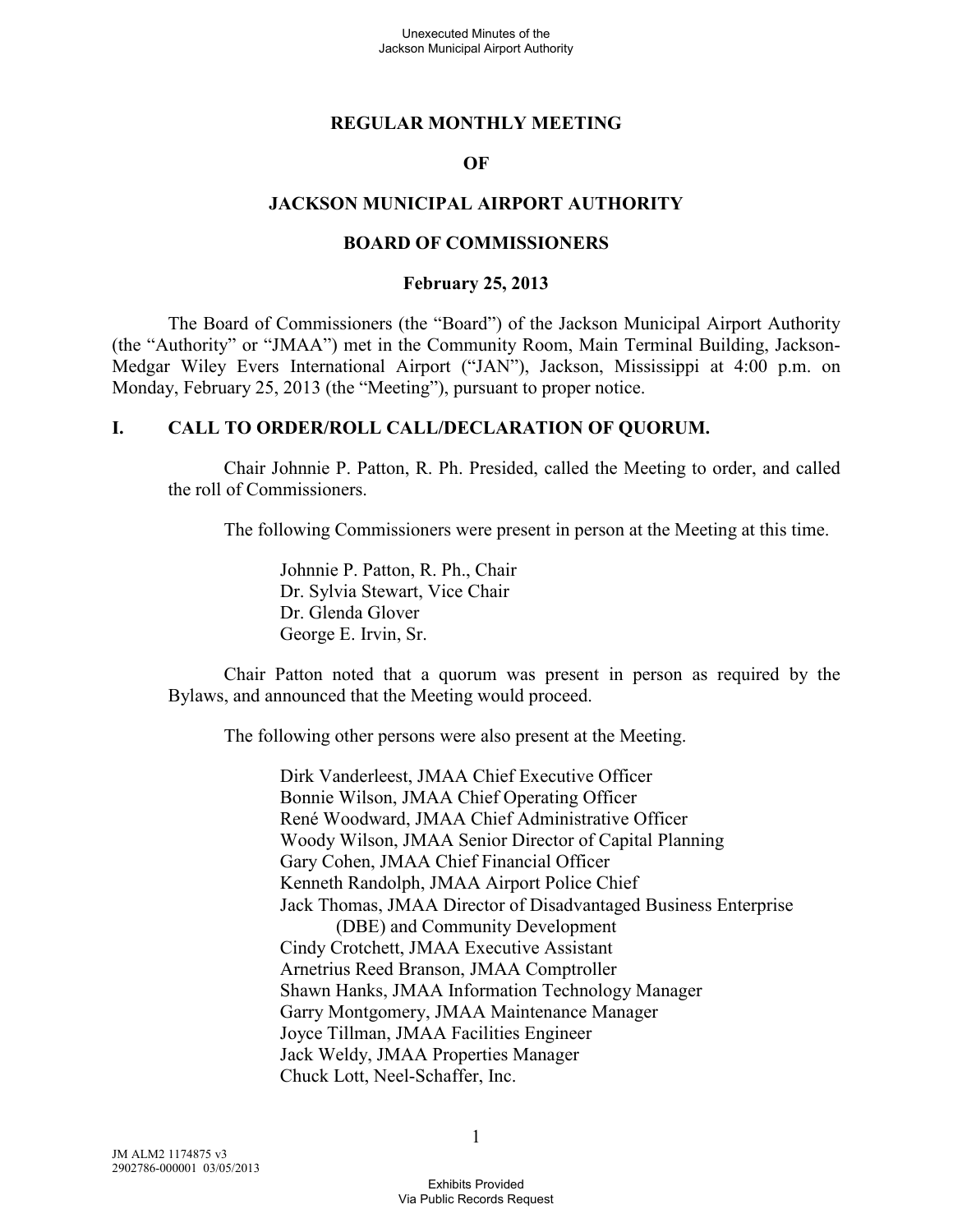Alan Moore, Baker Donelson Bearman Caldwell & Berkowitz Jeff Wagner, Baker Donelson Bearman Caldwell & Berkowitz Marlena Pickering, Baker Donelson Bearman Caldwell & Berkowitz

# **II. APPROVAL AND EXECUTION OF MINUTES.**

# **A. Special Work Session of the Board of Commissioners, January 24, 2013.**

### **B. Regular Monthly Meeting of the Board of Commissioners, January 28, 2013.**

After discussion, upon motion duly made by Commissioner Irvin, seconded by Commissioner Glover, and unanimously approved by the affirmative votes of all Commissioners present, the minutes described above were approved as presented and directed to be filed in the appropriate minute book and records of the Authority.

### **III. PUBLIC COMMENTS.**

None.

### **IV. REPORTS.**

# **A. Chief Executive Officer.**

- **1.** *Airport Project Manager Summary, Period Ending January 31, 2013.*
- **2.** *Airport Activity Statistics Report, Period Ending January 31, 2013.*

Mr. Vanderleest directed the Board's attention to the Airport Project Manager Summary and the Airport Activity Statistics Report as found in the packet distributed to the Board prior to the Meeting (the "Packet"), and discussed these reports with the Board. A copy of the Packet is attached as an exhibit to the minutes of the Meeting.

# **3.** *Employee and Organizational Recognitions.*

a. Employee of the Month, February 2013: Shawn Hanks, Information Technology Manager, Human Resources & Administration Department.

Mr. Vanderleest recognized and commended Mr. Hanks for being named Employee of the Month for February 2013.

# **4.** *Merger of U.S. Airways and American Airlines.*

Mr. Vanderleeest discussed the impact of the recently announced merger of U.S. Airways and American Airlines on Jackson flights. He said that JMAA would not know for many months the ultimate impact, but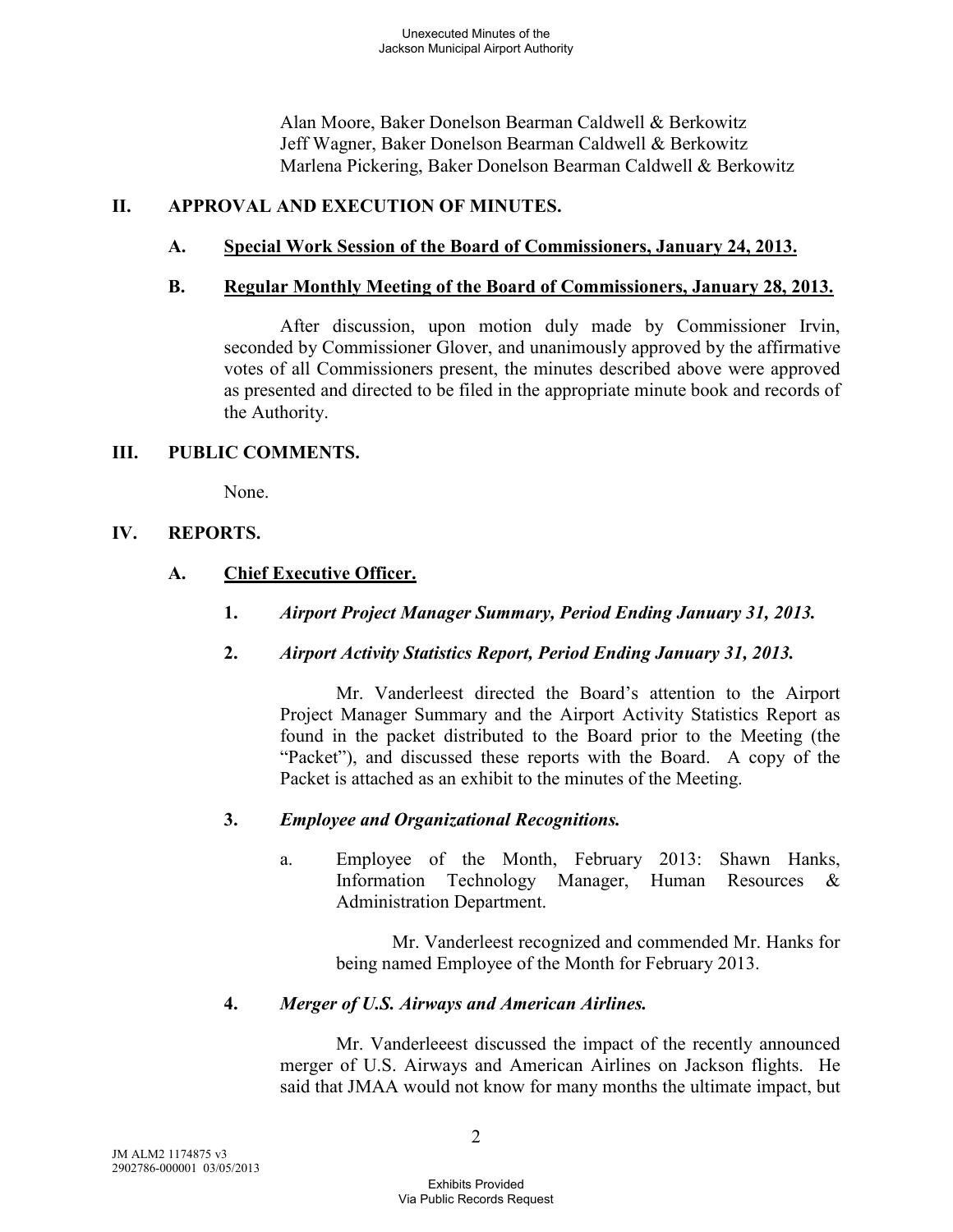he doubted there would be many changes. If anything, there might be more/better connections for Jackson travelers heading west and to the Midwest through American Airlines' hubs that serve those areas.

# **5.** *Sequestration.*

Mr. Vanderleest discussed possible impacts of the substantial federal budget cuts which may be implemented on March 1, 2013. He indicated that the contract tower at Hawkins Field might be closed, and the Blue Angels might be grounded. If the latter occurs, it may be necessary to substantially downsize the proposed airshow to celebrate the  $50<sup>th</sup>$ anniversary of JAN, including a possible shift to Hawkins Field.

### **B. Attorney.**

Mr. Moore said that he had nothing to discuss with the Board at this time.

# **V. ACTION ITEMS.**

### **A. Financial Matters.**

### **1.** *Financial Reports for January 2013.*

- a. Balance Sheet: Accept.
- b. Income Statement: Accept.
- c. Claims Docket for January 2013: Approve.

Mr. Vanderleest directed the Board's attention to the above referenced financial reports for January 2013, and the Claims Docket for January 2013, all of which were included in the Packet.

After discussion, upon motion duly made by Commissioner Glover, seconded by Commissioner Irvin, and unanimously approved by the affirmative votes of all Commissioners present, the Board adopted the following resolution.

### **RESOLUTION ACCEPTING FINANCIAL REPORTS FOR JANUARY 2013 AND APPROVING AND AUTHORIZING PAYMENT OF CLAIMS DOCKET FOR JANUARY 2013**

**WHEREAS**, the Board of Commissioners (the "Board") of the Jackson Municipal Airport Authority (the "Authority") has reviewed and considered (i) the Balance Sheet and the Income Statement for the Authority for the month and period ending January 31, 2013 (the "Financial Reports")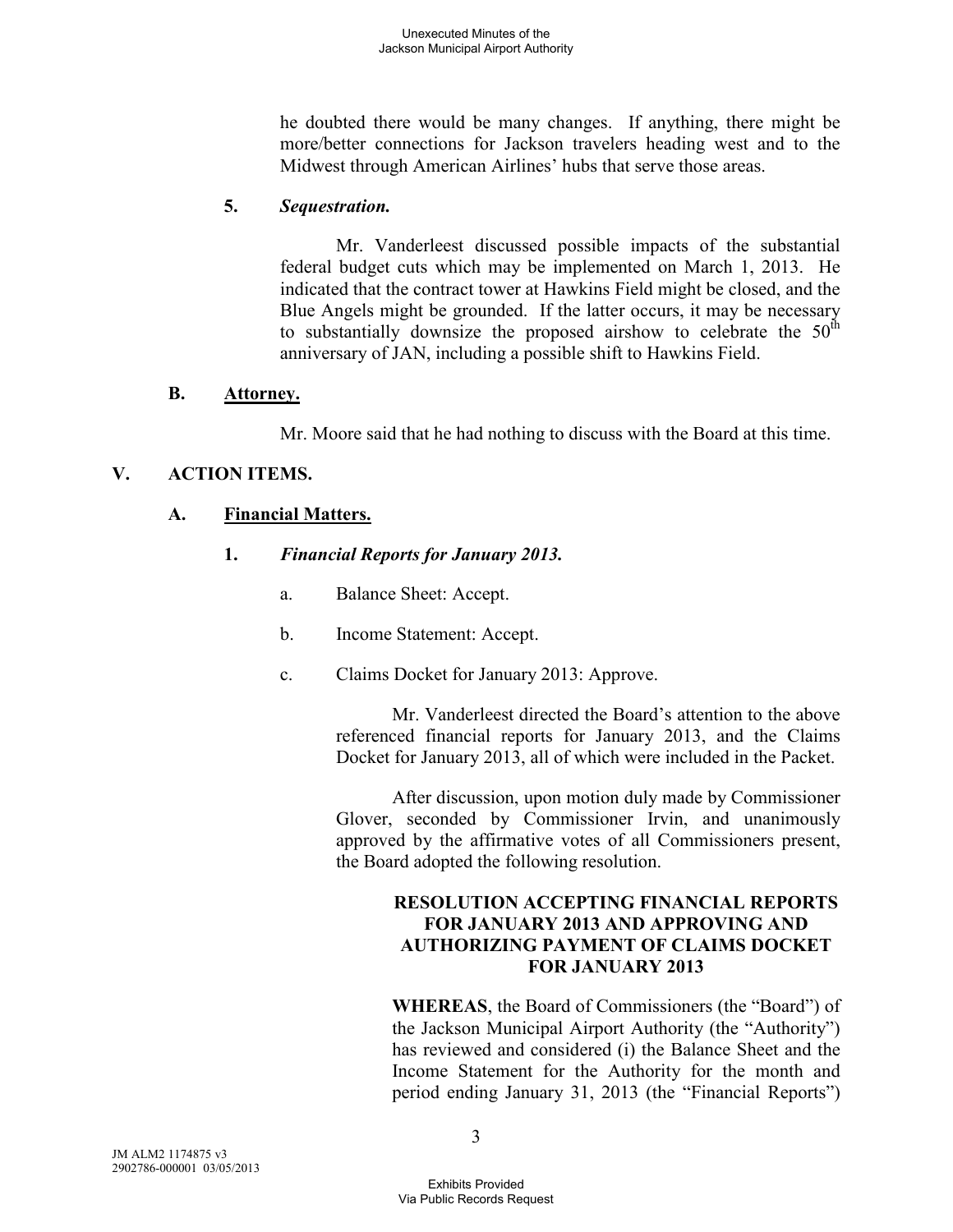and (ii) the Claims Docket for the Authority for the month of January 2013 (the "Claims"), both the Financial Reports and the Claims being (i) included in the packet distributed to the Board prior to the February 25, 2013, Regular Monthly Meeting of the Board, and (ii) incorporated herein by reference;

**NOW, THEREFORE, BE IT RESOLVED**, the Board hereby (i) accepts the Financial Reports and (ii) approves and authorizes payment of the Claims in the total amount of \$939,010.25.

### **B. Service Agreements.**

# **1.** *JMAA Project No. 001-13; 50th Anniversary Air Show: Authorize Agreement.*

Mr. Vanderleest directed the Board's attention to the memorandum in the Packet which described this matter, and discussed this matter with the Board.

After discussion, upon motion duly made by Commissioner Irvin, seconded by Commissioner Stewart, and unanimously approved by the affirmative votes of all Commissioners present, the Board adopted the following resolution.

### **RESOLUTION APPROVING AND AUTHORIZING (I) NEGOTIATION AND EXECUTION OF MASTER CONCESSION AGREEMENT WITH SAN FRANCISCO PUFFS & STUFF, INC. AND (II) INCREASE IN PROJECT BUDGET IN CONNECTION WITH 50TH ANNIVERSARY AIR SHOW**

**WHEREAS**, the staff of the Jackson Municipal Airport Authority (the "Authority") has recommended that the Board of Commissioners (the "Board") of the Authority approve and authorize (i) negotiation and execution of a master concession agreement with San Francisco Puffs & Stuff, Inc. ("P&S"), whereby P&S will provide certain catering and concession services in connection with the  $50<sup>th</sup>$  Anniversary Air Show to be held May 11-12, 2013 at Jackson-Medgar Wiley Evers International Airport (the "Air Show") at a net cost of approximately \$65,903 (the "P&S Agreement"), and (ii) an increase to the Air Show budget to reflect the associated catering and concession costs for a new total Air Show project budget of \$873,903, all as more particularly described in that certain memorandum dated February 16, 2013, (i) included in the packet distributed to the Board prior to the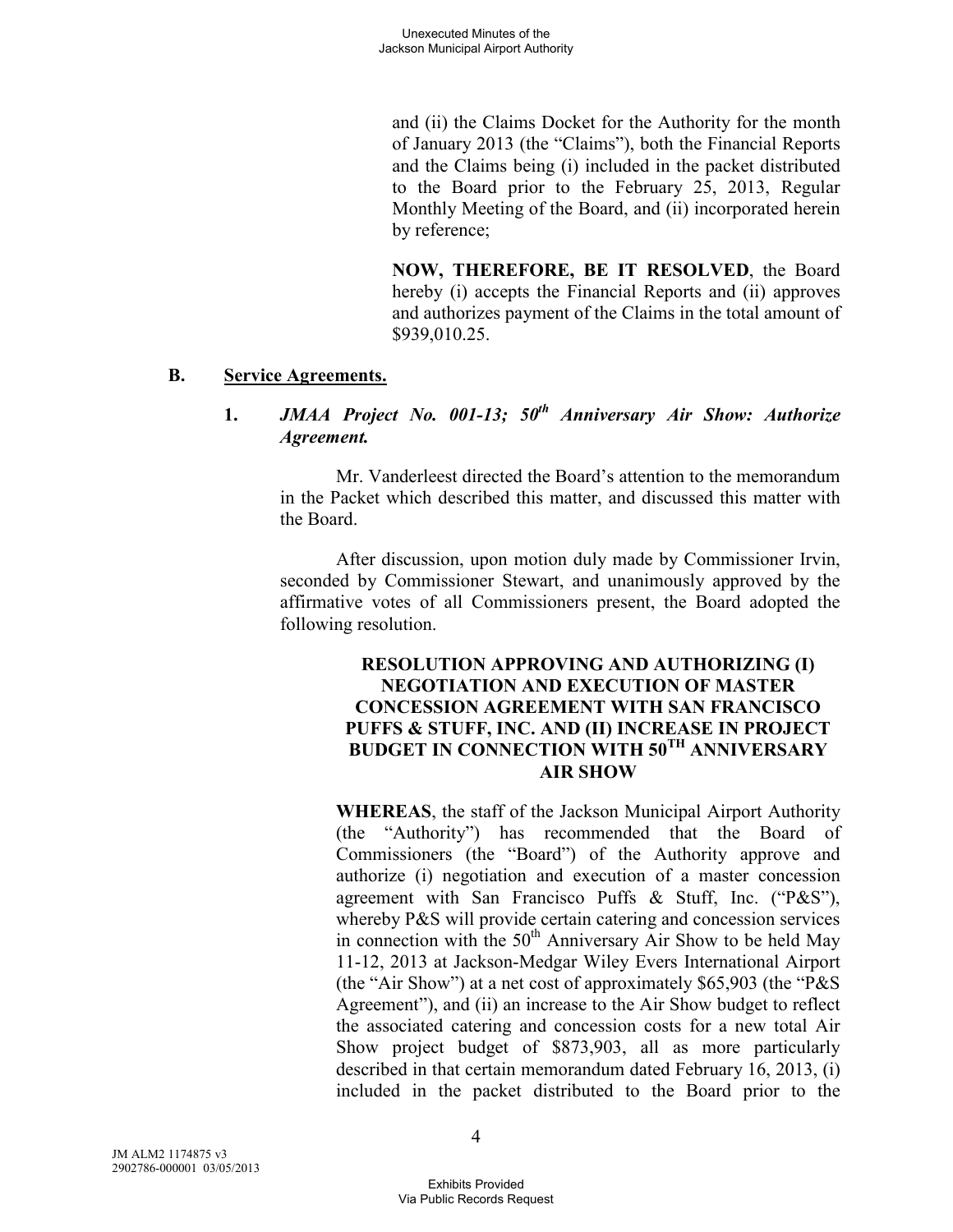February 25, 2013, Regular Monthly Meeting of the Board, and (ii) incorporated herein by reference (the "Memorandum"); and

**WHEREAS**, the Board has reviewed the Memorandum and considered the recommendations therein by the staff of the Authority;

**NOW, THEREFORE, BE IT RESOLVED**, the Board hereby determines that it would be in the best interests of and in furtherance of the duties and responsibilities of the Authority to, and the Board hereby does, approve and authorize (i) negotiation and execution of the P&S Agreement, said P&S Agreement to be in such form and to contain such terms and conditions consistent with the Memorandum as may be deemed appropriate by the Chief Executive Officer of the Authority, as evidenced by his execution thereof; and (ii) an increase to the Air Show project budget to \$873,903.

# **C. Construction Projects.**

# **1.** *JMAA Contract No. 011-11-086, Power Resources Evaluation and Improvement, JAN: Approve Change Order No. 1.*

Mr. Vanderleest directed the Board's attention to the memorandum in the Packet which described this matter, and discussed this matter with the Board.

After discussion, upon motion duly made by Commissioner Irvin, seconded by Commissioner Stewart, and unanimously approved by the affirmative votes of all Commissioners present, the Board adopted the following resolution.

# **RESOLUTION APPROVING AND AUTHORIZING EXECUTION AND ACCOMPLISHMENT OF CHANGE ORDER NO. 1 TO CONTRACT NO. 011-11-086, POWER RESOURCES EVALUATION AND IMPROVEMENT**

**WHEREAS**, the staff of the Jackson Municipal Airport Authority (the "Authority") and the project engineer, IC Thomason Associates, Inc., have recommended that the Board of Commissioners (the "Board") approve and authorize execution and accomplishment of a certain Change Order No. 1 to Contract No. 011-11-086, Power Resources Evaluation and Improvement (the "Change Order"), as more particularly described in that certain memorandum dated February 8, 2013, which describes this matter, and the attachments thereto, as (i) included in the packet distributed to the Board prior to the February 25, 2013, Regular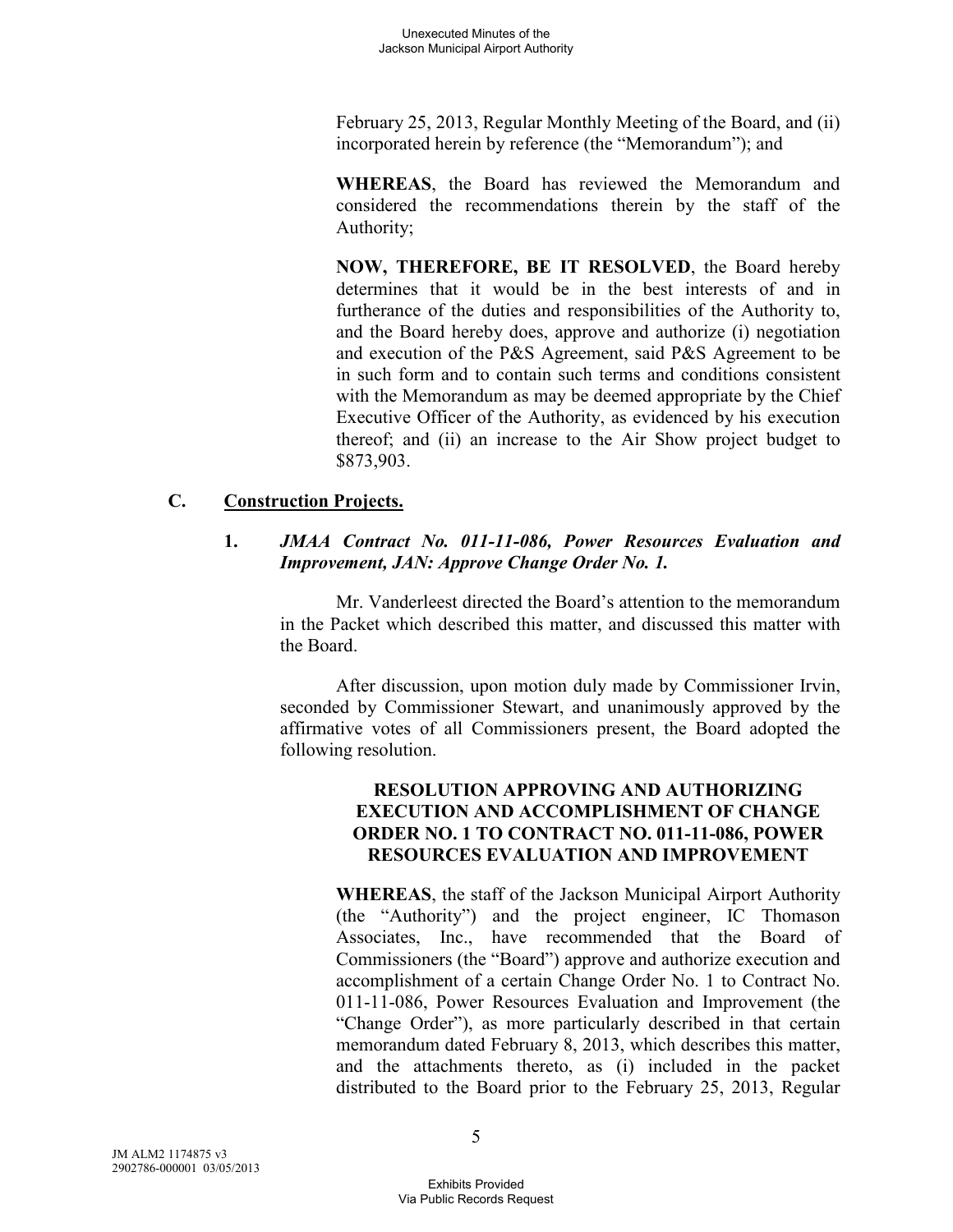Monthly Meeting of the Board, and (ii) incorporated herein by reference (the "Memorandum"); and

**WHEREAS**, the Board has reviewed the Memorandum and considered the recommendation therein by the staff of the Authority;

**NOW, THEREFORE, BE IT RESOLVED**, the Board hereby determines that it would be in the best interests of and in furtherance of the duties and responsibilities of the Authority to, and the Board hereby does, approve and authorize execution and accomplishment of the Change Order, said Change Order to be in such form and to contain such terms and conditions consistent with the Memorandum, as may be deemed appropriate by the Chief Executive Officer of the Authority, as evidenced by his execution thereof.

### **D. Procurements.**

There was no discussion or action regarding procurements at the Meeting.

# **E. Grants.**

There was no discussion or action regarding grants at the Meeting.

# **F. Other Matters.**

# **1.** *Obsolete Information Technology Equipment, JMAA: Authorize Donation of Equipment.*

Mr. Vanderleest directed the Board's attention to the memorandum in the Packet which described this matter, and discussed this matter with the Board.

After discussion, upon motion duly made by Commissioner Irvin, seconded by Commissioner Stewart, and unanimously approved by the affirmative votes of all Commissioners present, the Board adopted the following resolution.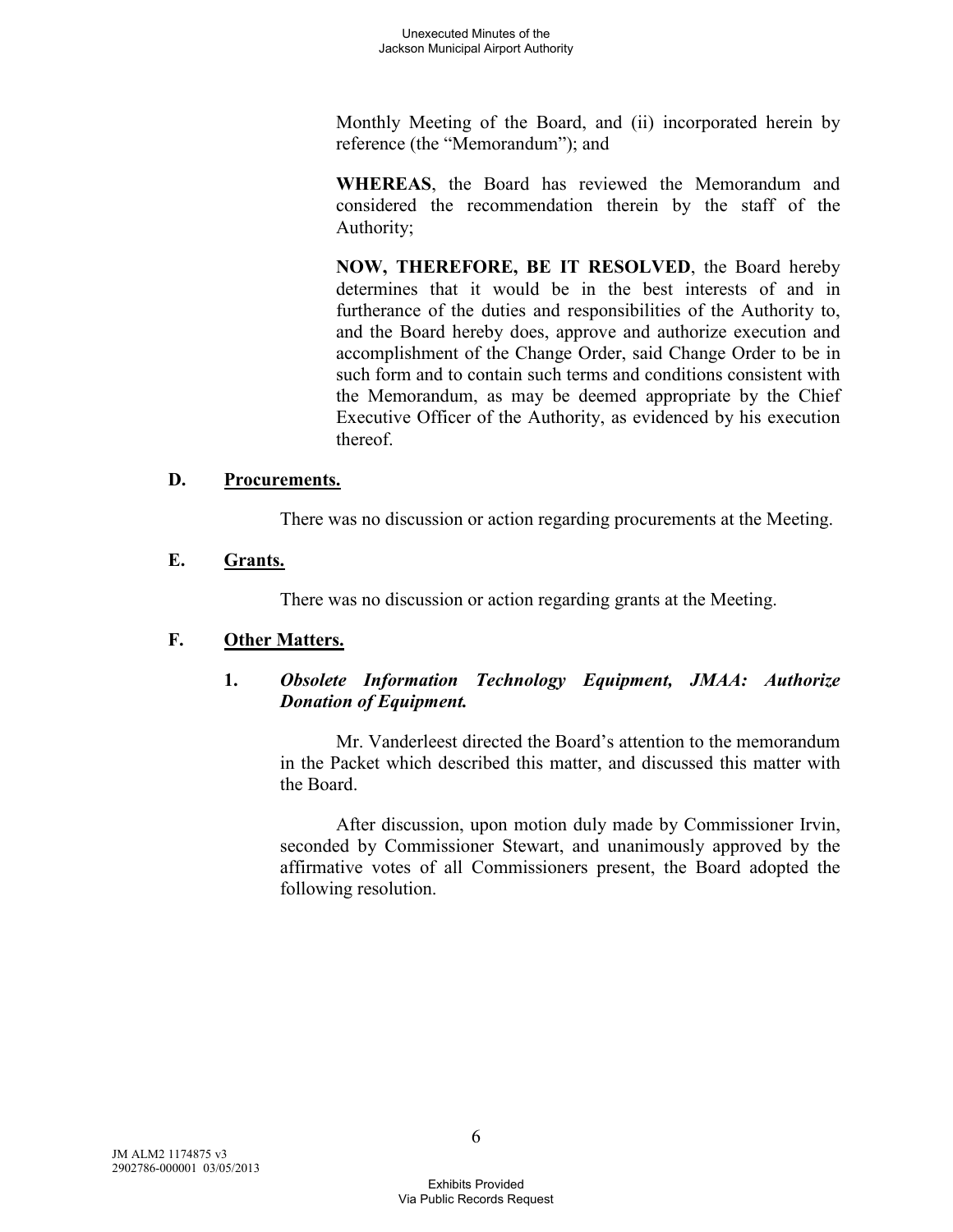### **RESOLUTION (I) DECLARING CERTAIN INFORMATION TECHNOLOGY EQUIPMENT TO BE SURPLUS AND AUTHORIZING TRANSFER OF THE EQUIPMENT TO THE JACKSON STATE UNIVERSITY COMPUTER RECYCLING PROGRAM AND (II) APPROVING AND AUTHORIZING DISPOSAL OF CERTAIN INFORMATION TECHNOLOGY EQUIPMENT BY MAGNOLIA DATA SOLUTIONS, LLC**

**WHEREAS**, the staff of the Jackson Municipal Airport Authority (the "Authority") has compiled a master list of computer and communication equipment and peripherals no longer needed by the Authority for the conduct of its business (the "Surplus Property"), said list of Surplus Property being (i) included in the packet distributed to the Board prior to the February 25, 2013, Regular Monthly Meeting of the Board and (ii) incorporated herein by reference (the "Surplus Property List"); and

**WHEREAS**, the staff of the Authority has (i) advised the Board of Commissioners (the "Board") of the Authority that the Surplus Property is no longer needed by the Authority for the conduct of its business and should be declared surplus; (ii) advised the Board that no state agency, board, commission or any governing authority has expressed a need or use for the Surplus Property, and the federal government has not expressed a need or use for the Surplus Property; and (iii) recommended to the Board that the Surplus Property be donated to the Jackson State University Computer Recycling Program (the "JSU Recycling Program"); all as more particularly set forth in that certain memorandum dated February 1, 2013, which is (x) included in the packet distributed to the Board prior to the February 25, 2013, Regular Monthly Meeting of the Board and (y) incorporated herein by reference (the "Memorandum"); and

**WHEREAS**, as further described in the Memorandum, the staff of the Authority believes that some items on the Surplus Property List are not expected to be desired by the JSU Recycling Program due to age, condition or function, and has advised the Board that such items should be disposed of by Magnolia Data Solutions, LLC ("MDS"), Mississippi's only certified electronic recycler, with the cost of such disposal not to exceed \$500; and

**WHEREAS**, the Board has reviewed the Memorandum and the Surplus Property List and considered said recommendations by the staff of the Authority;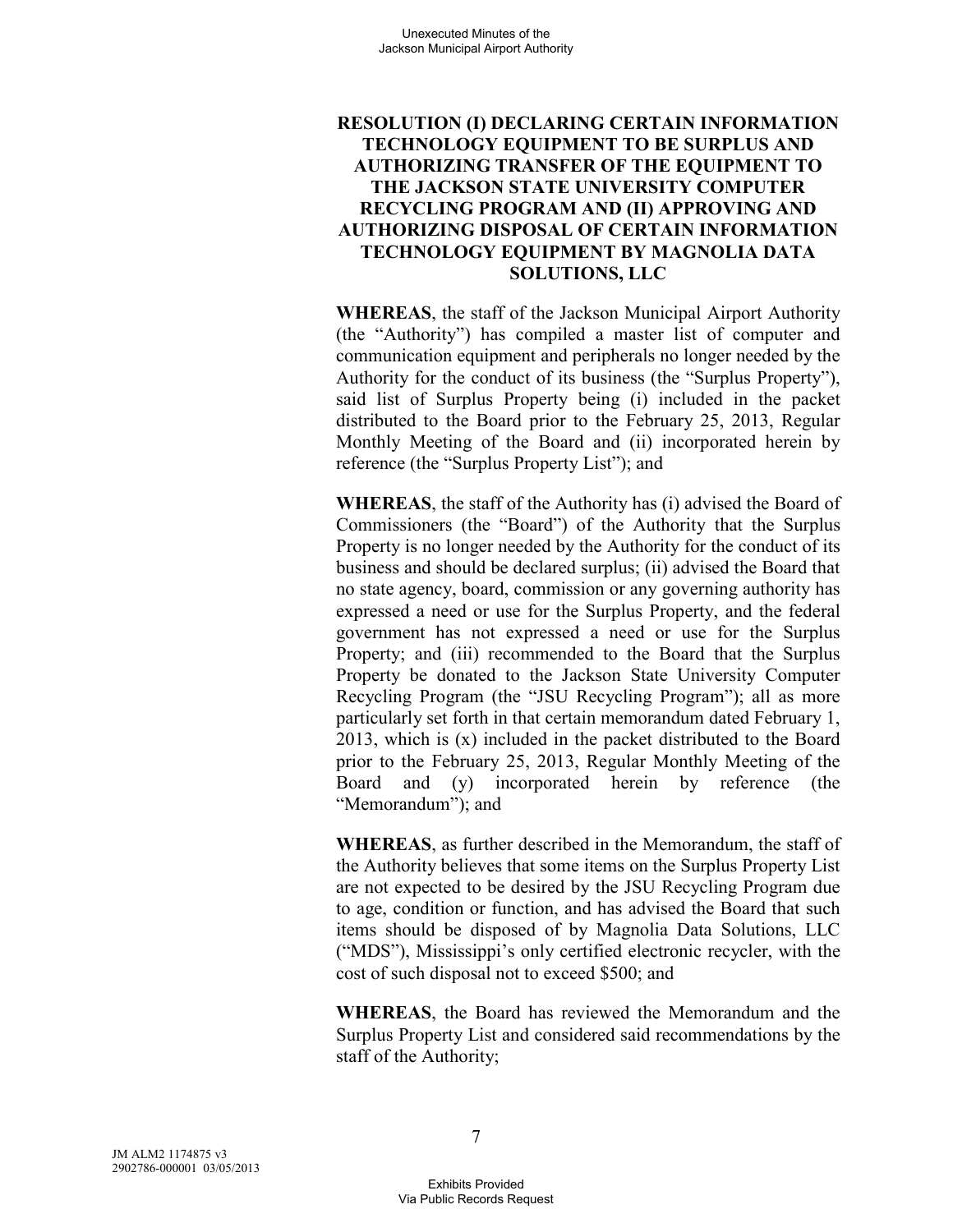**NOW, THEREFORE, BE IT RESOLVED**, the Board hereby find and determines that (i) the Surplus Property is surplus and no longer needed for Authority purposes and is not to be used in the Authority's operations, and (ii) no state agency, board, commission or any governing authority has expressed a need or use for the Surplus Property, and the federal government has not expressed a need or use for the Surplus Property; and the Board hereby approves and authorizes donation of the Surplus Property to the JSU Recycling Program, subject to proper documentation in accordance with applicable law; and

**RESOLVED, FURTHER**, authorizes and directs the staff of the Authority to dispose of any items included on the Surplus Property List not desired by the JSU Recycling Program with MDS, at a cost not to exceed \$500.

### **2.** *Vital Records Control of MS, LLC, JMAA: Authorize Agreement.*

Mr. Vanderleest directed the Board's attention to the memorandum in the Packet which described this matter, and discussed this matter with the Board.

During discussion, the Board asked the Authority's legal counsel to review current state laws and consider whether legislation should be introduced during the 2014 Legislative Session to allow retention of JMAA's public records and documents in electronic form, rather than paper.

After further discussion, upon motion duly made by Commissioner Irvin, seconded by Commissioner Stewart, and unanimously approved by the affirmative votes of all Commissioners present, the Board adopted the following resolution.

### **RESOLUTION APPROVING AND AUTHORIZING NEGOTIATION AND EXECUTION OF RECORDS MANAGEMENT AGREEMENT WITH VITAL RECORDS CONTROL OF MISSISSIPPI, LLC**

**WHEREAS**, the staff of the Jackson Municipal Airport Authority (the "Authority") has recommended that the Board of Commissioners (the "Board") of the Authority approve and authorize negotiation and execution of an agreement with Vital Records Control of Mississippi, LLC ("VRC"), whereby VRC will provide off-site storage of paper files, destruction of bulk paper files and secure vault storage of tape media and official JMAA minute books at an annual cost not to exceed \$5,000 (the "VRC Agreement"), as more particularly described in that certain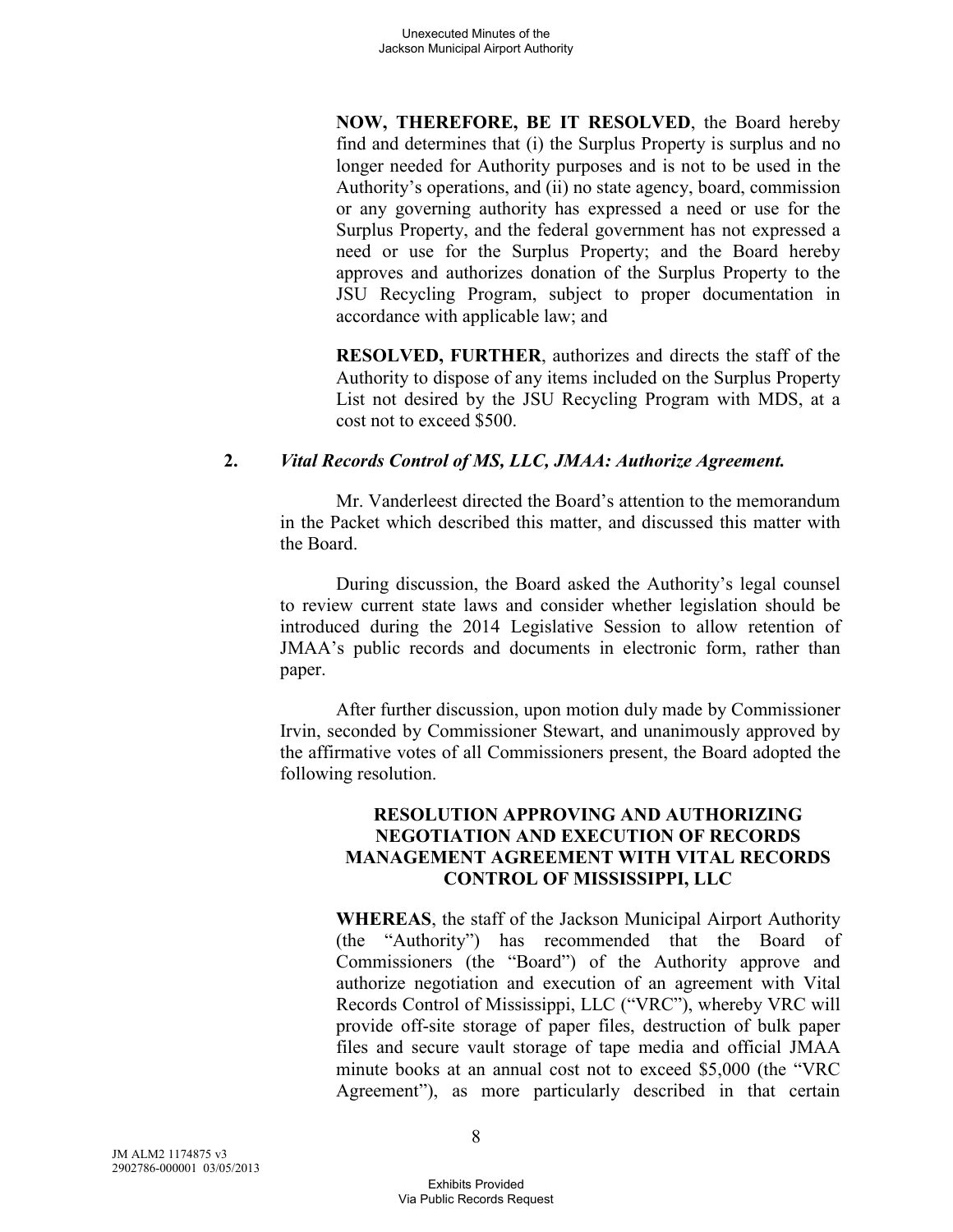memorandum dated February 10, 2013, which is (i) included in the packet distributed to the Board prior to the February 25, 2013, Regular Monthly Meeting of the Board and (ii) incorporated herein by reference (the "Memorandum"); and

**WHEREAS**, the Board has reviewed the Memorandum and considered said recommendation by the staff of the Authority;

**NOW, THEREFORE, BE IT RESOLVED**, the Board hereby determines that it would be in the best interests of and in furtherance of the duties and responsibilities of the Authority to, and the Board hereby does, approve and authorize negotiation and execution of the VRC Agreement, said VRC Agreement to be in such form and to contain such terms and conditions consistent with the Memorandum as may be deemed appropriate by the Chief Executive Officer of the Authority, as evidenced by his execution thereof.

### **3.** *Early Issues.*

There was no discussion or action regarding early issues at the Meeting.

### **4.** *Board Travel.*

There was no discussion or action regarding Board Travel at the Meeting.

# **5.** *Preliminary Engineering Services for East Metro Corridor.*

Mr. Vanderleest distributed to the Board a certain memorandum dated February 22, 2013, requesting authorization for preliminary engineering services regarding development along the east side of JAN, adjacent to the East Metro Corridor Road currently under construction (the "Memorandum"), a copy of said Memorandum being attached as an exhibit to the minutes of the Meeting. As set out in the Memorandum, Mr. Vanderleest recommended that the Board approve and authorize an agreement with Waggoner Engineering, Inc. ("WEI"), whereby WEI would provide certain professional engineering services, including conceptual design and preliminary engineering services for necessary infrastructure and other improvements needed to attract tenants to the east side of JAN, at a cost not to exceed \$40,000.

After discussion, upon motion duly made by Commissioner Irvin, seconded by Commissioner Stewart, and unanimously approved by the affirmative votes of all Commissioners present, the Board adopted the following resolution.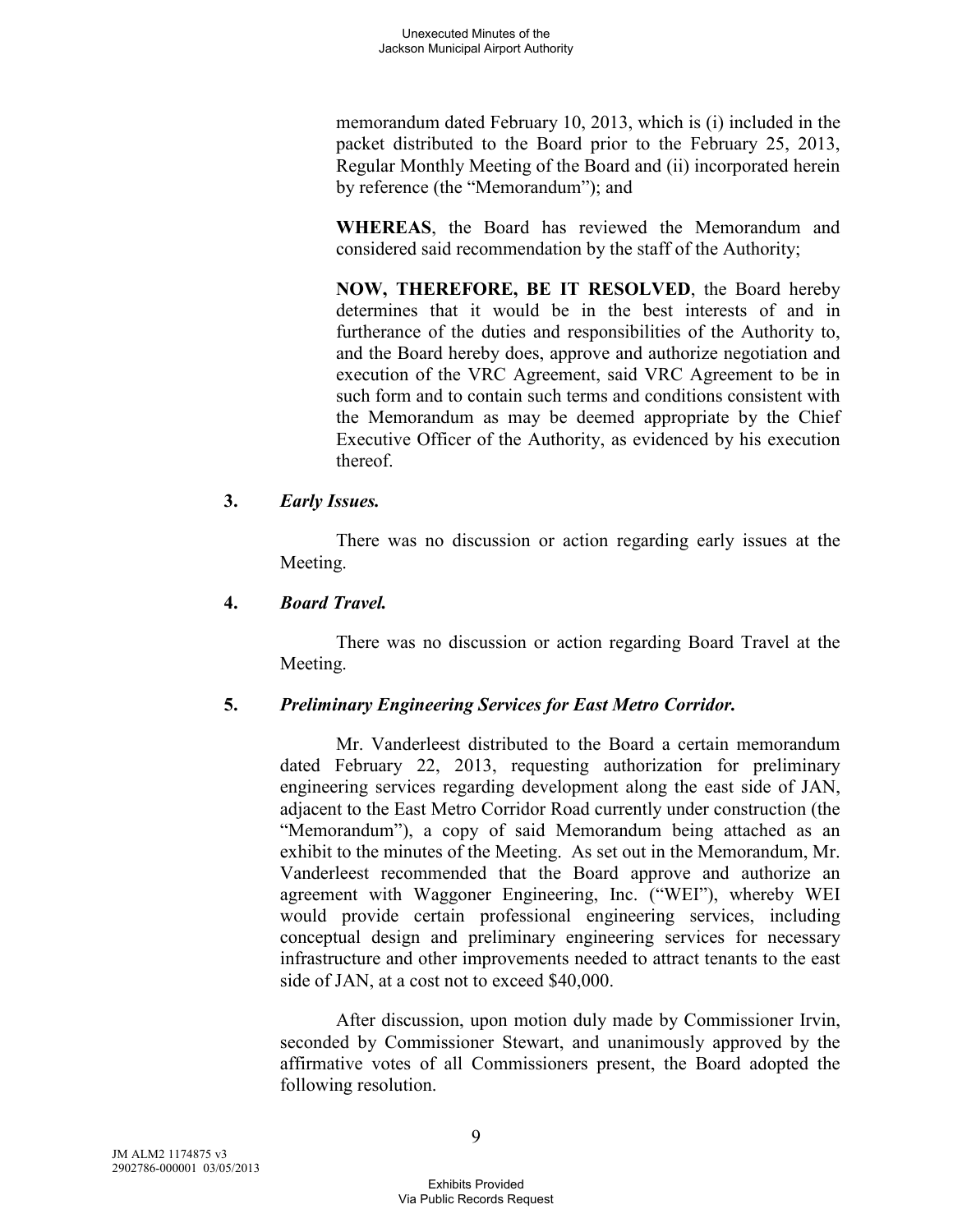# **RESOLUTION APPROVING AND AUTHORIZING ENGINEERING SERVICES IN CONNECTION WITH EAST SIDE DEVELOPMENT AT JACKSON-MEDGAR WILEY EVERS INTERNATIONAL AIRPORT**

**WHEREAS**, the East Metro Corridor Road (the "Road") is currently under construction along the east side of Jackson-Medgar Wiley Evers International Airport ("JAN"); and

**WHEREAS**, upon completion, the Road will provide access for development of the east side of JAN; and

**WHEREAS**, in order to facilitate development along the east side of JAN after completion of the Road, the staff of the Jackson Municipal Airport Authority (the "Authority") has recommended that the Board of Commissioners (the "Board") of the Authority approve and authorize negotiation and execution of an agreement with Waggoner Engineering, Inc. to provide professional engineering services, including without limitation conceptual design and preliminary engineering services to identify needed infrastructure and other improvements necessary to attract tenants to the east side of JAN, at a cost not to exceed \$40,000 (the "WEI Agreement"), all as more particularly described in that certain memorandum dated February 22, 2013, which (i) was distributed to the Board at the February 25, 2013, Regular Monthly Meeting of the Board and (ii) is incorporated herein by reference (the "Memorandum"); and

**WHEREAS**, the Board has reviewed the Memorandum and considered said recommendation by the staff of the Authority;

**NOW, THEREFORE, BE IT RESOLVED**, the Board hereby determines that it would be in the best interests of and in furtherance of the duties and responsibilities of the Authority to, and the Board hereby does, approve and authorize negotiation and execution of the WEI Agreement, said WEI Agreement to be in such form and to contain such terms and conditions consistent with the Memorandum and the foregoing as may be deemed appropriate by the Chief Executive Officer of the Authority, as evidenced by his execution thereof.

# **VI. DISCUSSION: STRATEGIC INITIATIVES.**

There was no discussion or action regarding strategic initiatives at the Meeting.